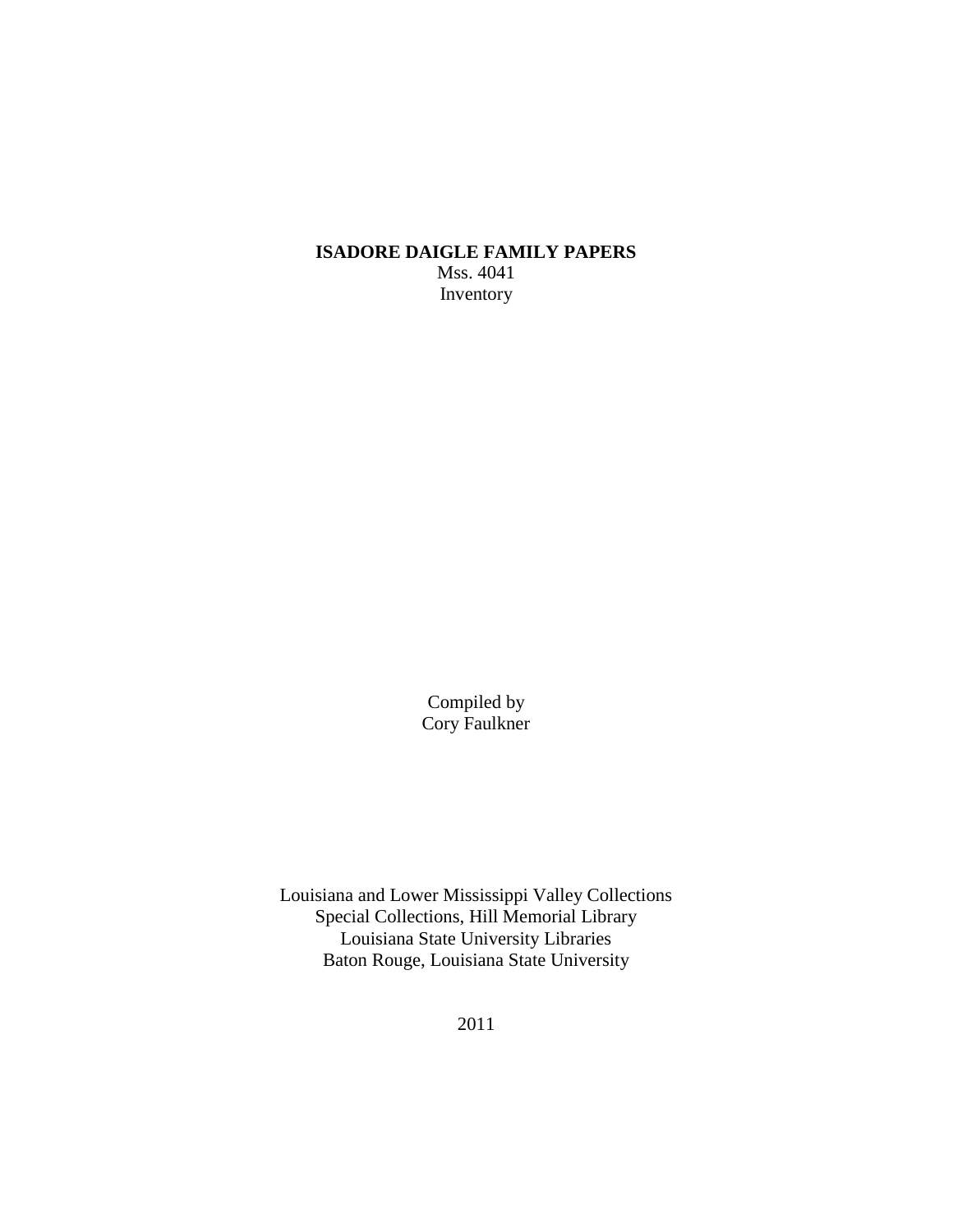# **CONTENTS OF INVENTORY**

**Use of manuscript materials.** If you wish to examine items in the manuscript group, please fill out a call slip specifying the materials you wish to see. Consult the Container List for location information needed on the call slip.

**Photocopying.** Should you wish to request photocopies, please consult a staff member. Do not remove items to be photocopied. The existing order and arrangement of unbound materials must be maintained. Reproductions must be made from surrogates (microfilm, digital scan, photocopy of original held by LSU Libraries), when available.

**Publication.** Readers assume full responsibility for compliance with laws regarding copyright, literary property rights, and libel.

**Permission to examine archival materials does not constitute permission to publish. Any publication of such materials beyond the limits of fair use requires specific prior written permission. Requests for permission to publish should be addressed in writing to the Head, Public Services, Special Collections, LSU Libraries, Baton Rouge, LA, 70803-3300. When permission to publish is granted, two copies of the publication will be requested for the LLMVC.**

Proper acknowledgement of LLMVC materials must be made in any resulting writing or publications. The correct form of citation for this manuscript group is given on the summary page. Copies of scholarly publications based on research in the Louisiana and Lower Mississippi Valley Collections are welcomed.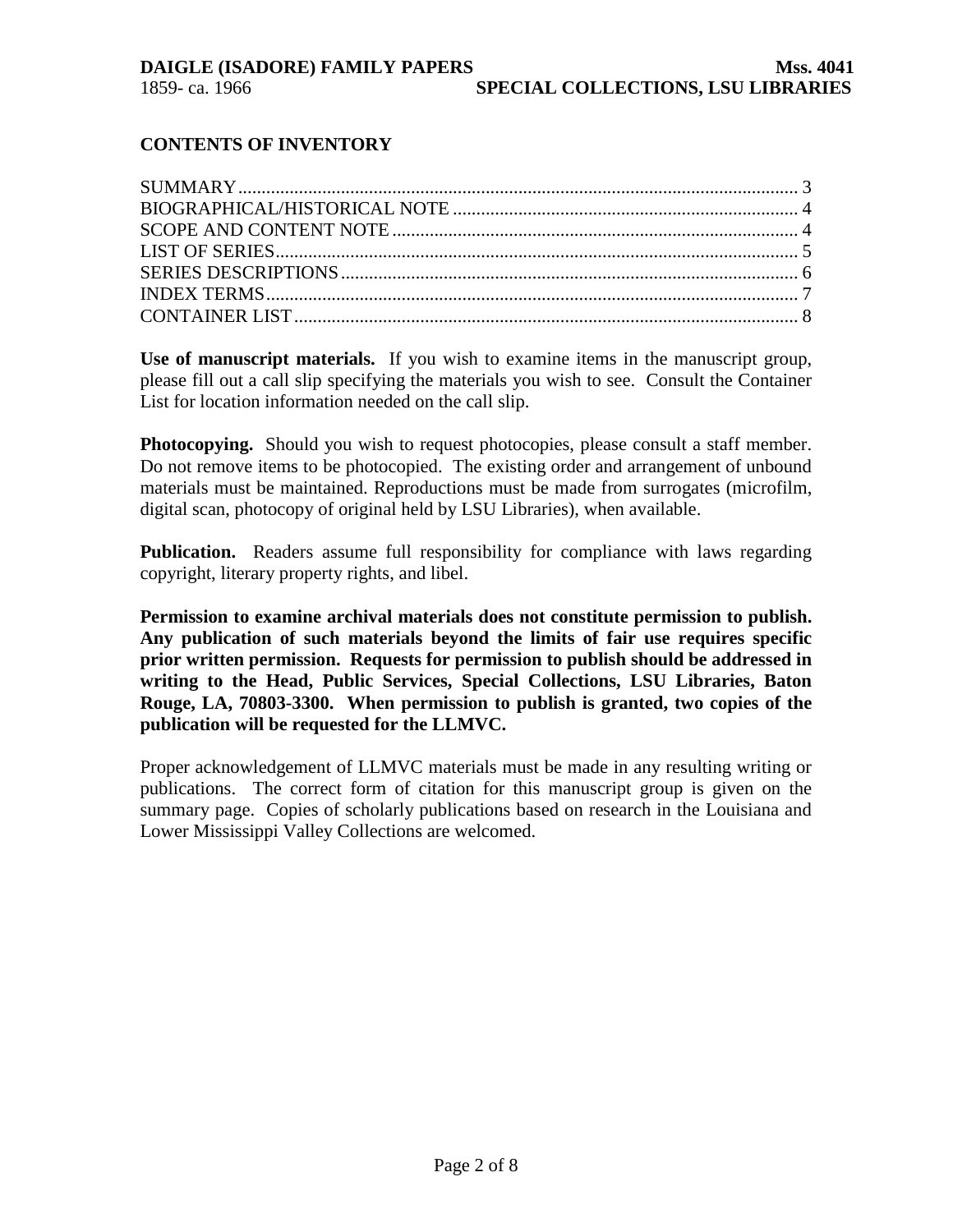<span id="page-2-0"></span>**DAIGLE (ISADORE) FAMILY PAPERS Mss. 4041**<br>**SPECIAL COLLECTIONS, LSU LIBRARIES SPECIAL COLLECTIONS, LSU LIBRARIES** 

# **SUMMARY**

| Size.                             | 155 items (1.3 linear feet)                                                                                                                                                                         |  |  |  |
|-----------------------------------|-----------------------------------------------------------------------------------------------------------------------------------------------------------------------------------------------------|--|--|--|
| Geographic<br>locations.          | Baton Rouge, Louisiana; New Orleans, La.; California; Colorado;<br>Missouri; Utah; Tennessee                                                                                                        |  |  |  |
| <b>Inclusive dates.</b>           | 1859-ca. 1966                                                                                                                                                                                       |  |  |  |
| <b>Bulk dates.</b>                | 1920-1935                                                                                                                                                                                           |  |  |  |
| Language.                         | English, one document in French.                                                                                                                                                                    |  |  |  |
| Summary.                          | Personal papers, three photograph albums and various loose<br>photographs, documenting the Daigle, Woodruff, and Noyes families.                                                                    |  |  |  |
| <b>Restrictions on</b><br>access. | If microfilm is available, photocopies must be made from microfilm.                                                                                                                                 |  |  |  |
| <b>Related</b><br>collections.    | Lucy Wilcox Davis and Family Papers, Mss. 4049                                                                                                                                                      |  |  |  |
| Copyright.                        | Physical rights are retained by LSU Libraries. Copyright of the original<br>materials is retained by the creators, or their descendants, of the<br>materials in accordance with U.S. copyright law. |  |  |  |
| <b>Citation.</b>                  | Isadore Daigle Family Papers, Mss. 4041, Louisiana and Lower<br>Mississippi Valley Collections, LSU Libraries, Baton Rouge, La.                                                                     |  |  |  |
| <b>Stack locations.</b>           | Y:86; OS:D; Vault:38                                                                                                                                                                                |  |  |  |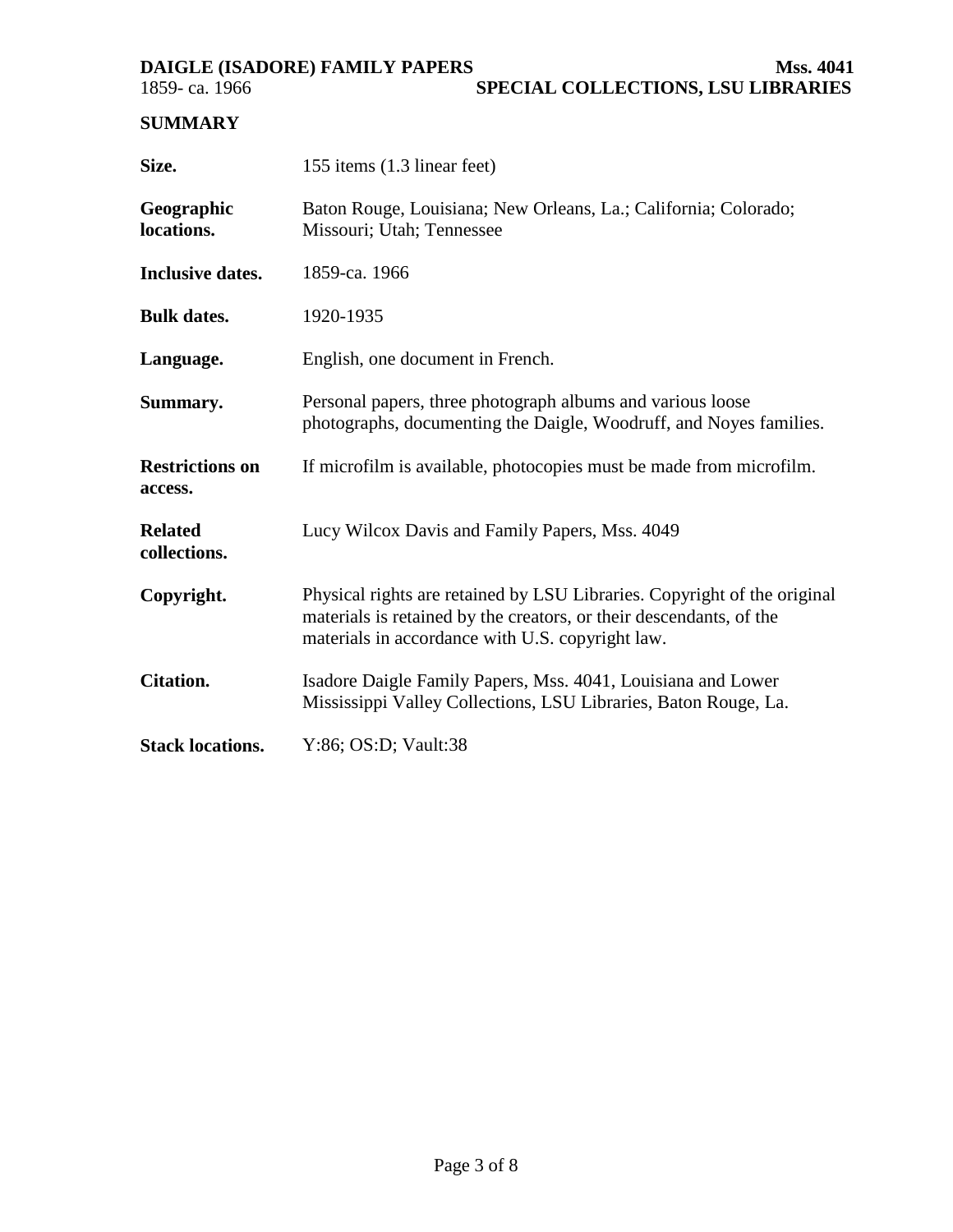## <span id="page-3-0"></span>**BIOGRAPHICAL/HISTORICAL NOTE**

Isadore Daigle (b. 1846) was the son of Isadore-Louis Daigle (1802-1869) and Celestine-Delphine Molaison (1814-1870). He built St. Delphine Plantation, named for his mother, in West Baton Rouge Parish around 1859, and in 1870 married Marie-Julia Gassie (1846- 1939). In the 1870s, he sold the plantation to his son-in-law, a Mr. Woodruff, who later sold it to August Levert, Sr., (b. 1803).

John William Noyes (1837-1928) was a Confederate Veteran, serving in Fenner's Louisiana Battery. He was also treasurer of the Louisiana Division of the Association of the Army of Tennessee, and treasurer of the Confederate Home of Louisiana.

# **SCOPE AND CONTENT NOTE**

The majority of the Isadore Daigle Family Papers consist of photographs of various family members and family friends of the Daigle, Woodruff, and Noyes families. Three albums contain photographs of vacations, family members, and Navy ships, while many loose photographs include professional portraits taken in Baton Rouge and New Orleans, snapshots taken of family members and residences, and steamers.

Family papers include the contract for the construction of the St. Delphine Plantation (1859), a legal letter to the heirs of Mr. Daigle (1911), and newspaper clippings. Also included is a medal presented to L.W. Noyes from the Sons of Confederate Veterans (ca. 1900-1950).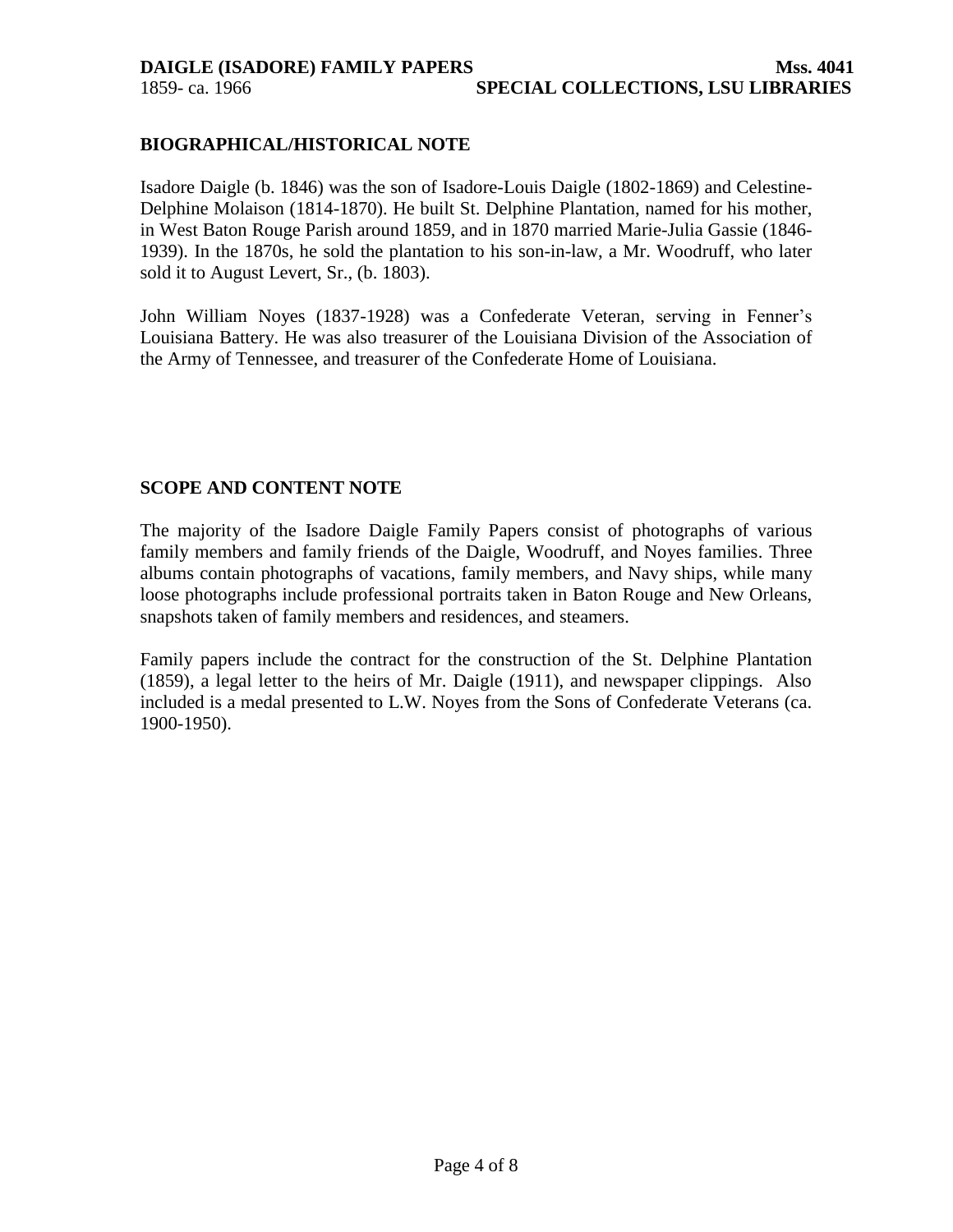# <span id="page-4-0"></span>**LIST OF SERIES**

**Series I, Personal Papers, 1859-1930, undated**

**Series II, Photographs, ca. 1900-1966, undated**

**Series III, Artifact, ca. 1900-1950**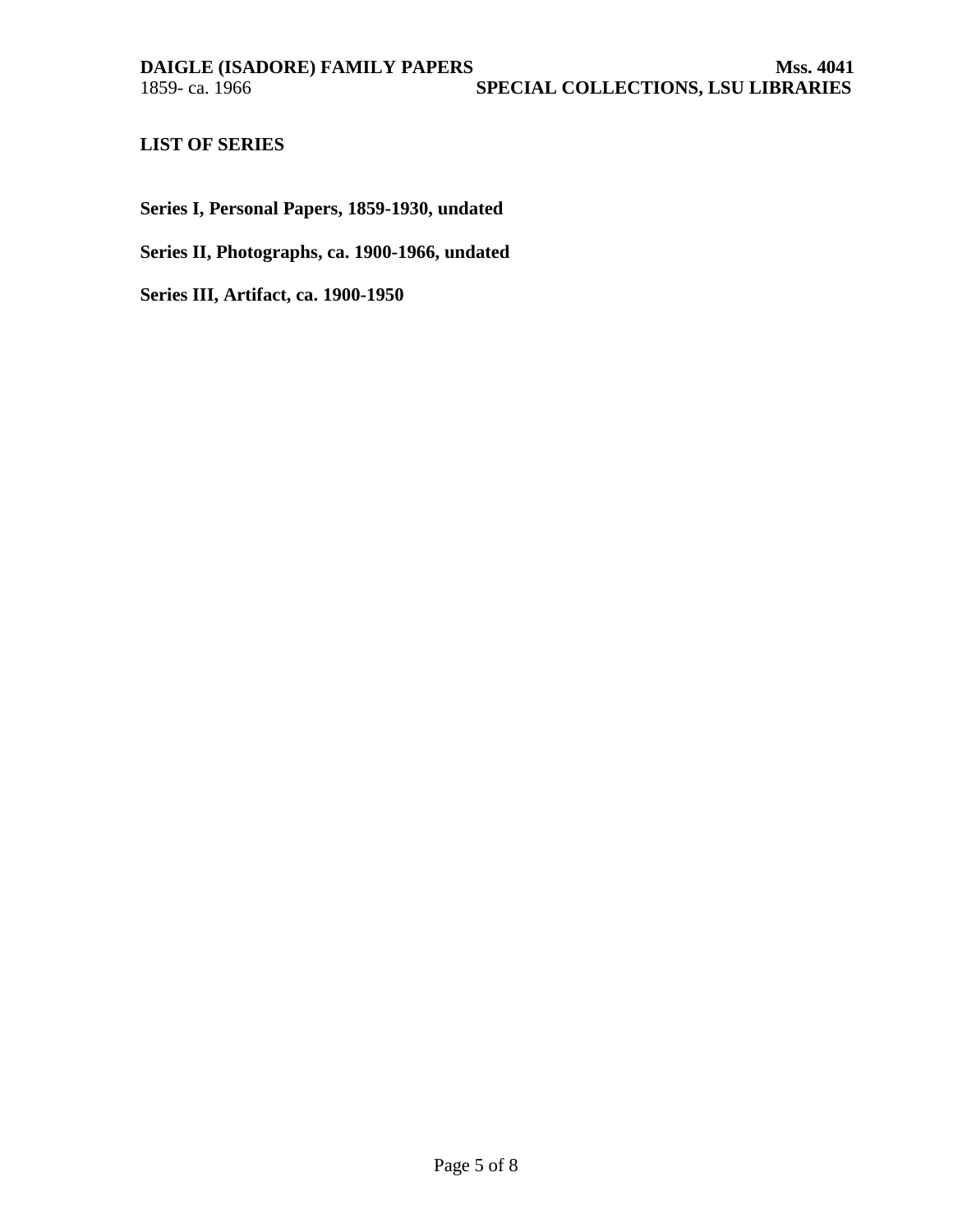<span id="page-5-0"></span>

#### **SERIES DESCRIPTIONS**

### **Series I, Personal Papers, 1859-1930, undated**

Personal papers are comprised of a contract between Isadore Daigle and Warwick Flanigan for the construction of the St. Delphine Plantation in West Baton Rouge Parish (1859). Also included is a first communion certificate [in French] for Adile Woodruff (1892), a letter to the heirs of Isadore Daigle from an attorney discussing Civil War claims by the Daigle family (1911), newspaper clippings (1901-1912, undated) including the obituary of William J. Woodruff (undated), and an issue of the *Sunday Advocate*  concerning St. Delphine Plantation and its destruction by a tornado in 1906 (Nov. 6, 1966).

#### **Series II, Photographs, ca. 1900-1966, undated**

This series comprises three albums and a large amount of loose photographs. Album 1 (1930) was most likely compiled by Edith R. Woodruff Noyes and documents a trip with friends across several states, including Colorado, Missouri, Utah, and California. Photographs depict sites such as Pikes Peak, Colo.; a Mormon temple in Salt Lake City; an alligator farm in Los Angeles; and Catalina Island, Calif. Album 2 (ca. 1920-1930) contains mostly unidentified family photographs taken at family homes. Many of these feature automobiles, and some document family trips to a beach. The only identified person within the album is "Grandpa Daigle," possibly Isadore. Album 3 (ca. 1910-1920) contains many photographs of Navy ships, sailors, and unidentified locations around the world, many in the Caribbean.

Loose photographs include several professional portraits, encompassing the work of A.D. Lytle, T. L. Lilenthal, and Frank B. Moore. Two photographs of the New Orleans Camera Club are included (1892), as well as photographs of the following identified individuals: Julia Gassie Daigle (ca. 1910-1912), Herbert Louis Bailey (1913), Castillo Finker (1920), "Uncle Elmer and Nanny" (1921). Also included are photographs of Umbrella Rock and Point Lookout in Chattanooga, Tenn. One folder consists entirely of photographs and picture postcards of steamships, including the *St. James*, the *Sprague*, the *Island Queen*, the *Geo. Prince*, and the Navy ship, *U.S.A.T. Madawaska*.

#### **Series III, Artifact, ca. 1900-1950**

Also found in the collection is a medal presented to L.W. Noyes by the Sons of Confederate Veterans Louisiana Division (ca. 1900-1950).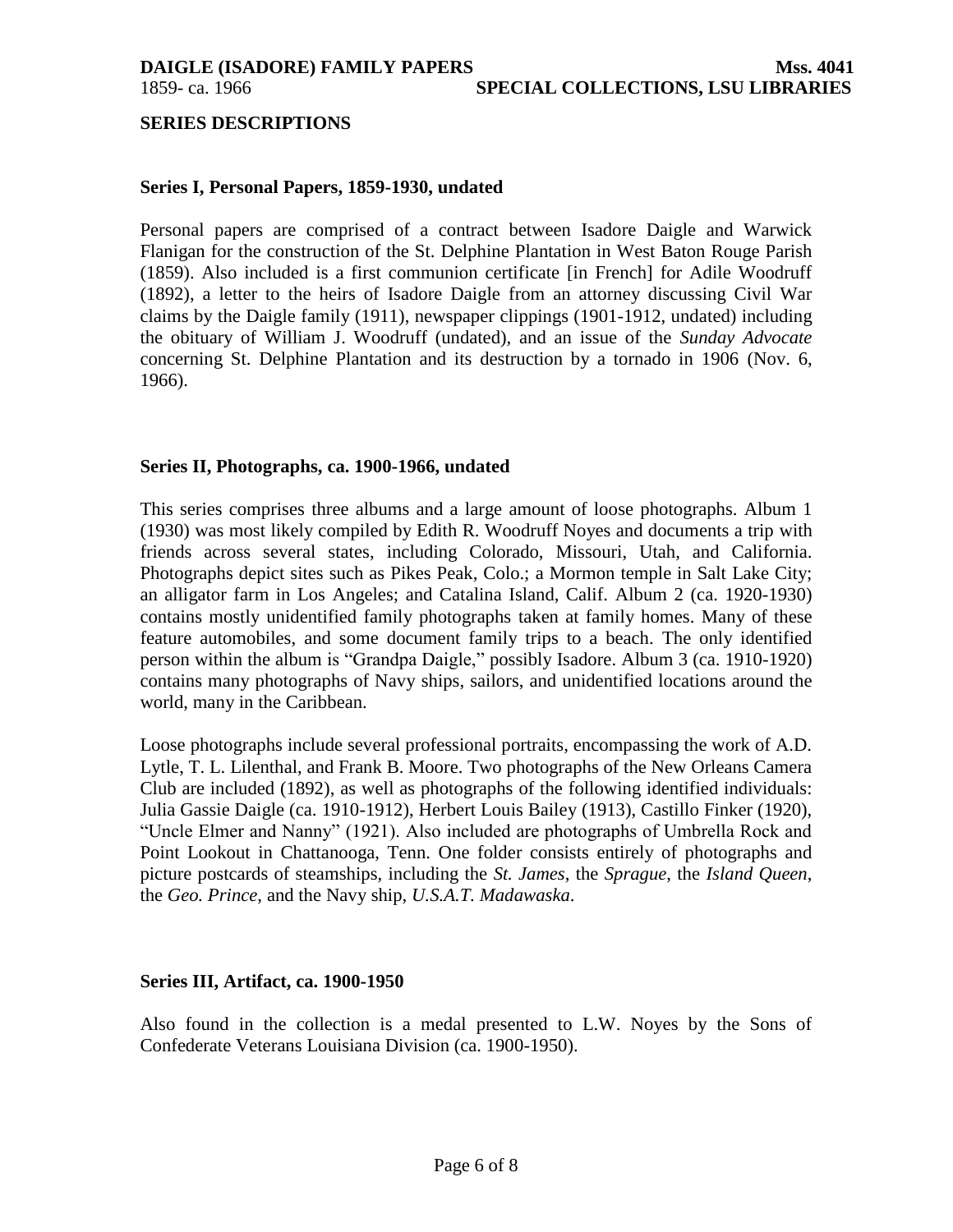# <span id="page-6-0"></span>**INDEX TERMS**

**Materials relating to these people, places, and things can be found in the series indicated, as represented by their numbers.**

| <b>Terms</b>                                                      | <b>Series Location</b>          |
|-------------------------------------------------------------------|---------------------------------|
| Daigle family.                                                    | I, II                           |
| Daigle, Isadore, b. 1846.                                         | I, II                           |
| Lytle, Andrew D., 1834-1917.                                      | $\mathop{\mathrm{II}}\nolimits$ |
| Noyes family.                                                     | I, III                          |
| Noyes, Edith R. Woodruff--Travel.                                 | $\mathbf{I}$                    |
| Photographic prints.                                              | $\mathbf{I}$                    |
| Saint Delphine Plantation (La.)                                   | $\mathbf I$                     |
| Steamboats--Photographs.                                          | $\mathbf{I}$                    |
| United States. Navy--Travel.                                      | $\mathbf{I}$                    |
| United States--History--Civil War, 1861-1865.                     | I, III                          |
| West Baton Rouge Parish (La.)--History--19 <sup>th</sup> century. | I, II                           |
| Woodruff family.                                                  | I, II                           |